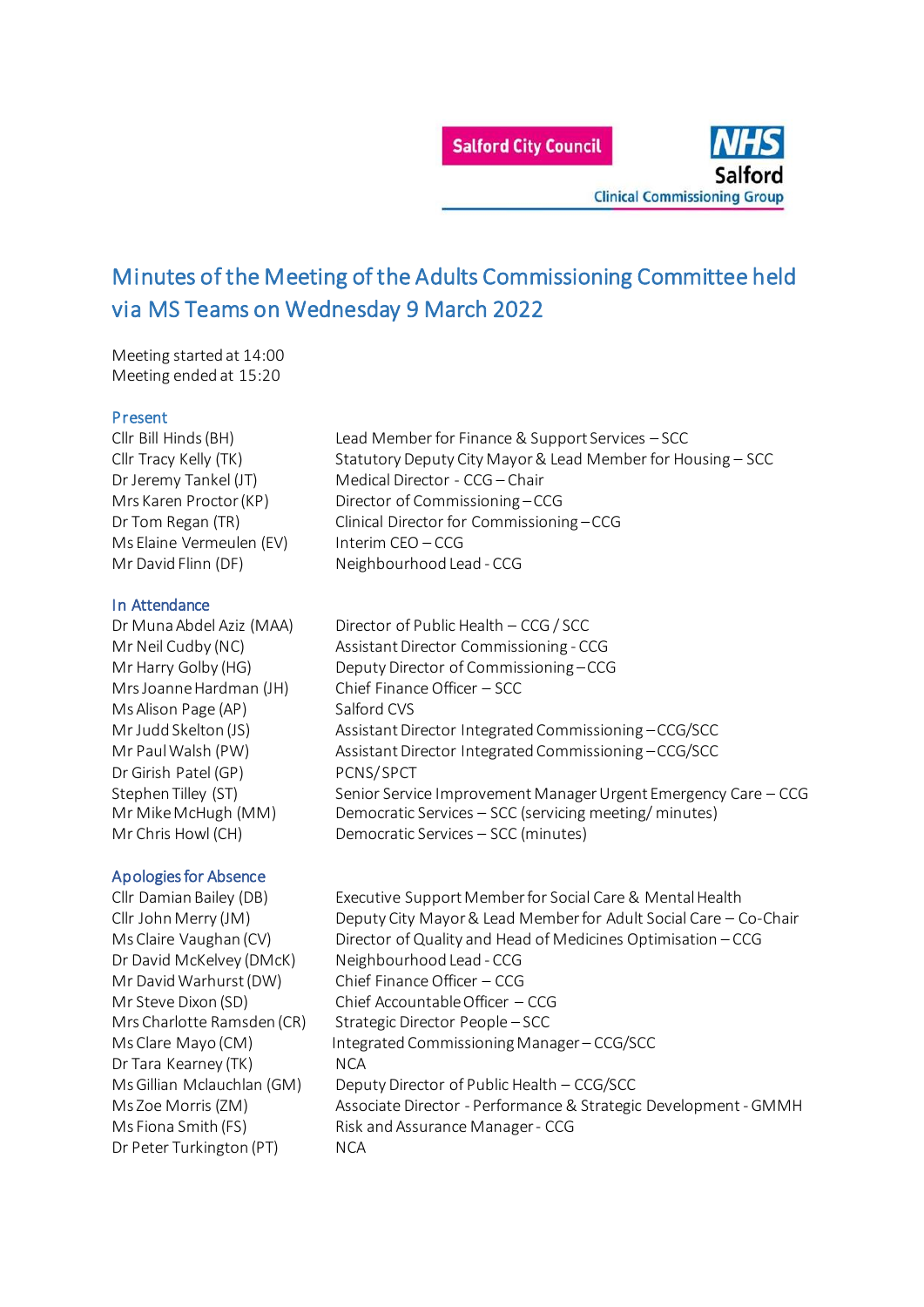## 1. Apologies for Absence

The apologies above were noted. The committee were advised that it was inquorate as there were only two members from SCC and would thus be an informal meeting. The committee's consideration of two decisions in respect of items 4 (Community Diagnostic Centre) and 5 (CURE – Tobacco Addiction Programme) would be subsequently emailed to Cllr Merry and Cllr Bailey in order to seek their approval in order to allow a quorate decision and that decision notices can be published.

#### 2. Declarations of Interest

JT declared an interest in agenda item 4 as Medical Director of Salford CCG and took no part in the discussion of the item.

AP declared an interest in agenda item 8 as Salford CVS are stakeholders and contracted in respect of Achieve and the Age Friendly Salford VCSE Partnership and took no part in the discussion of the item.

## 3. Draft Minutes of the Meeting Held on 12 January 2022

The minutes of the meeting held on 12 January 2022 were approved as a correct record.

## 4. Community Diagnostic Centre – Tom Regan

TR presented a report which described proposals for a community diagnostic centre offering simple cardiorespiratory investigations and phlebotomy, which has been tested since April 2021. The paper outlined the evaluation from the test and proposed a further expansion into each neighbourhood.

The benefits of community diagnostic centres are reduced attendance to the hospital site, quicker diagnoses, reduced infection risks and greater division between acute and elective diagnostics.

The paper proposed the development of a network of community diagnostic centres (CDCs) in Salford. The paper described the outcomes of a test of one centre, based at Swinton Gateway.

The investment will enable the setting up of a diagnostic centre in each neighbourhood, offering a range of cardiorespiratory investigations and phlebotomy.

CDCs are one of the recommendations of the Independent Review of Diagnostic Services. Demand for diagnostic tests is increasing and CDCs offer patients quicker, more convenient diagnostics, with lower infection risk. CDCs offer the possibility of transforming the traditional outpatient pathway and help to free up capacity for acute, hospital-based diagnostics. CDCs can also reduce pressure on primary care services. The proposal will increase diagnostic capacity across Salford.

The investment, if approved, will support integrated working and improve health and wellbeing outcomes for the people of Salford. The wider system benefits include reduced pressure on general practice and fewer unnecessary visits to hospital. Aligned to new models of care delivery, the CDC may support the delivery of elements of the NHS long term plan including an overall 30% reduction in the number of face-to-face outpatient appointments.

At the start of the financial year the CCG, as part of the planning process, identified £500,000 for this service, this Business Case totals £516,000, so there is a shortfall of £16,000.

This paper was presented at Salford Care Organisation (SCO) investment committee and Service and Finance Group (SFG) in February. Both committees provided similar feedback.

The SFG supported the paper and made some recommendations. These recommendations are:

1. One of the recommendations from the Service and Finance Group was to review the model going forward as it doesn't necessarily have to be 5 centres, one in each PCN, operational each day and could be a flexible model that moves across the locality.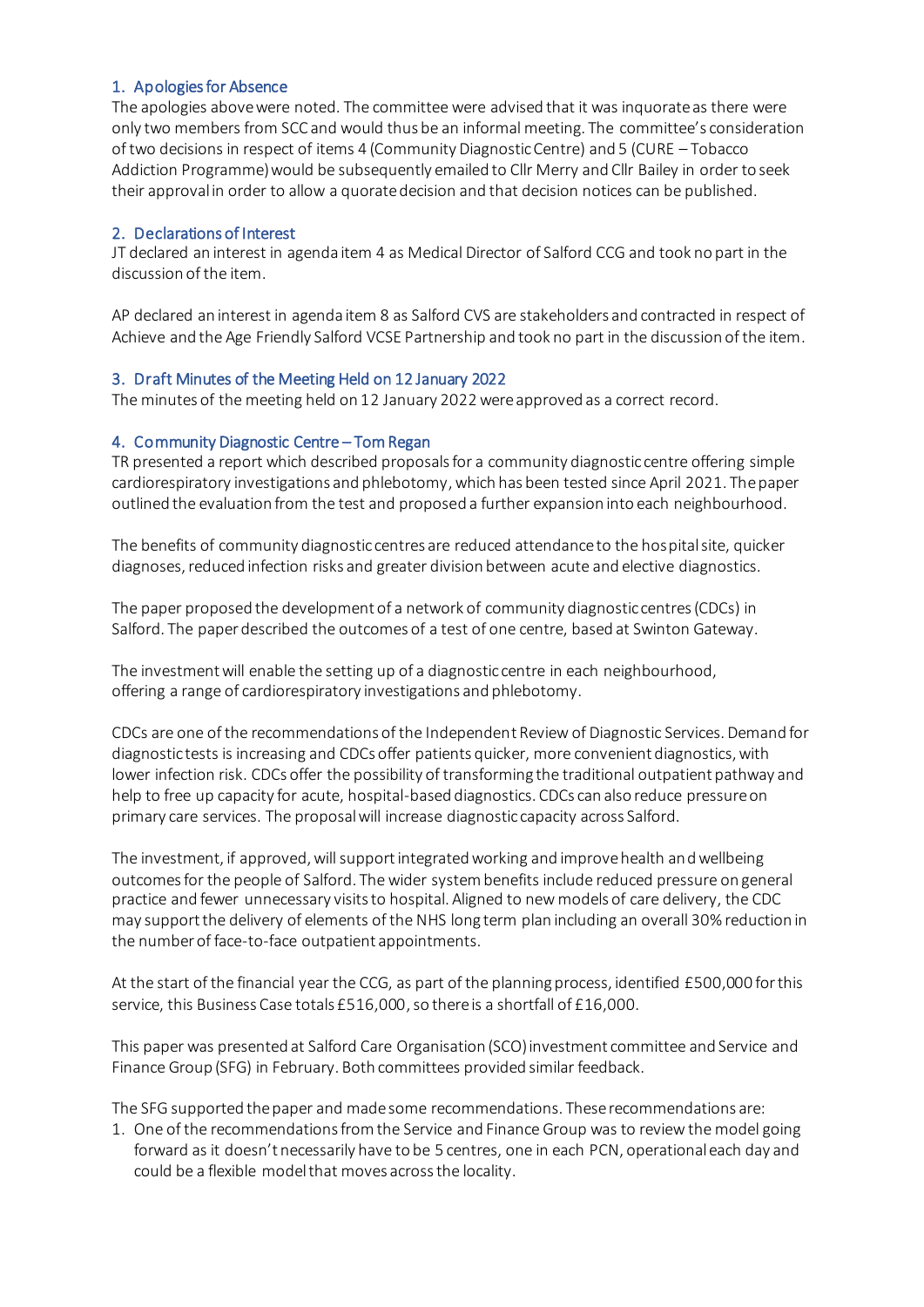- 2. SFG supported the principle of commissioning and rolling out Community Diagnostic Centre's to be accessible across all areas of Salford.
- 3. SFG supported that the locality should work within the £0.5m allocation for CDC's going forward in Salford. It should be noted that the final amount of the national allocation from Service Development Fund (SDF) has not been published but for a planning perspective is expected to be similar value to that received in 2021/22.
- 4. SFG noted that learning from the pilot should be taken forward with an aim to improve utilisation of the service. This will support the value for money and test per case calculation. SFG also clarified that the offer going forward doesn't necessarily mean five centres in each PCN, operational each day and could be a model that moves across the locality which could help with these financial metrics (a model like the Lung Health Check Service).
- 5. After dialogue with SRFT finance colleagues it is assumed there is no additional ask from Salford CCG for the financial year 2021/22.
- 6. It was agreed that with impending changes within the commissioning environment that the Locality Board would have this on its work plan to receive, review and steer going forward Adults Commissioning Committee is asked to:
	- $\bullet$  Review and support the proposal including working within the expected  $E0.5$ m allocation envelope.
	- Review and support the recommendation that the model should work within the £0.5m allocation for CDC's going forwards and take forward learning from the pilot and options other than having five fixed, daily Centres in each PCN should be explored.
	- Support there being a further review of the service in 6 months' time, and 6 months after that until all parties are comfortable with the model.
	- Support the recommendation that the CDC be added to the work plan of the Locality Board and this board will subsequently receive, review and steer the service going forward.

TR invited questions and observations from members as follows, whereby it was confirmed that:

- Primary care services, including lobotomy services will not be affected by this proposal.
- Primary care clinicians will be able to refer patients to the CDC for diagnostic tests via the long-COVID service, GPs having already sought Advice and Guidance from a secondary care clinician and/ or hospital clinicians asking a GP to refer.
- The y axis on the diagrams in paragraphs 7.2 and 7.3 being 'number of appointments'.
- Whilst the Locality Board won't be able to overturn our decision today, it could refine the delivery model in time so that it stays fit for purpose.
- There needs to be provision to be able to alter service delivery based upon regular reviews of the available of slots across the city, in order to ensure equality of access and matching need to demand.
- In terms of being able to measure the value of service change (i.e. the difference of doing nothing compared to doing something), the proposal has been predicated on the new service delivery model being no more expensive than that which is spent currently, but that within the cost envelope there is the ability to alter and revise delivery so as to better utilise the sum.
- Care would be taken in new service communications to ensure that equality of access and matching need to demand was emphasised.

# The Adults Commissioning Committee:

- Reviewed and supported the proposal including working within the expected £0.5m allocation envelope.
- $\bullet$  Reviewed and supported the recommendation that the model should work within the £0.5m allocation for CDC's going forwards and take forward learning from the pilot and options other than having five fixed, daily Centres in each PCN should be explored.
- Supported there being a further review of the service in 6 months' time, and 6 months after that until all parties are comfortable with the model.
- Supported the recommendation that the CDC be added to the work plan of the Locality Board and this board will subsequently receive, review and steer the service going forward.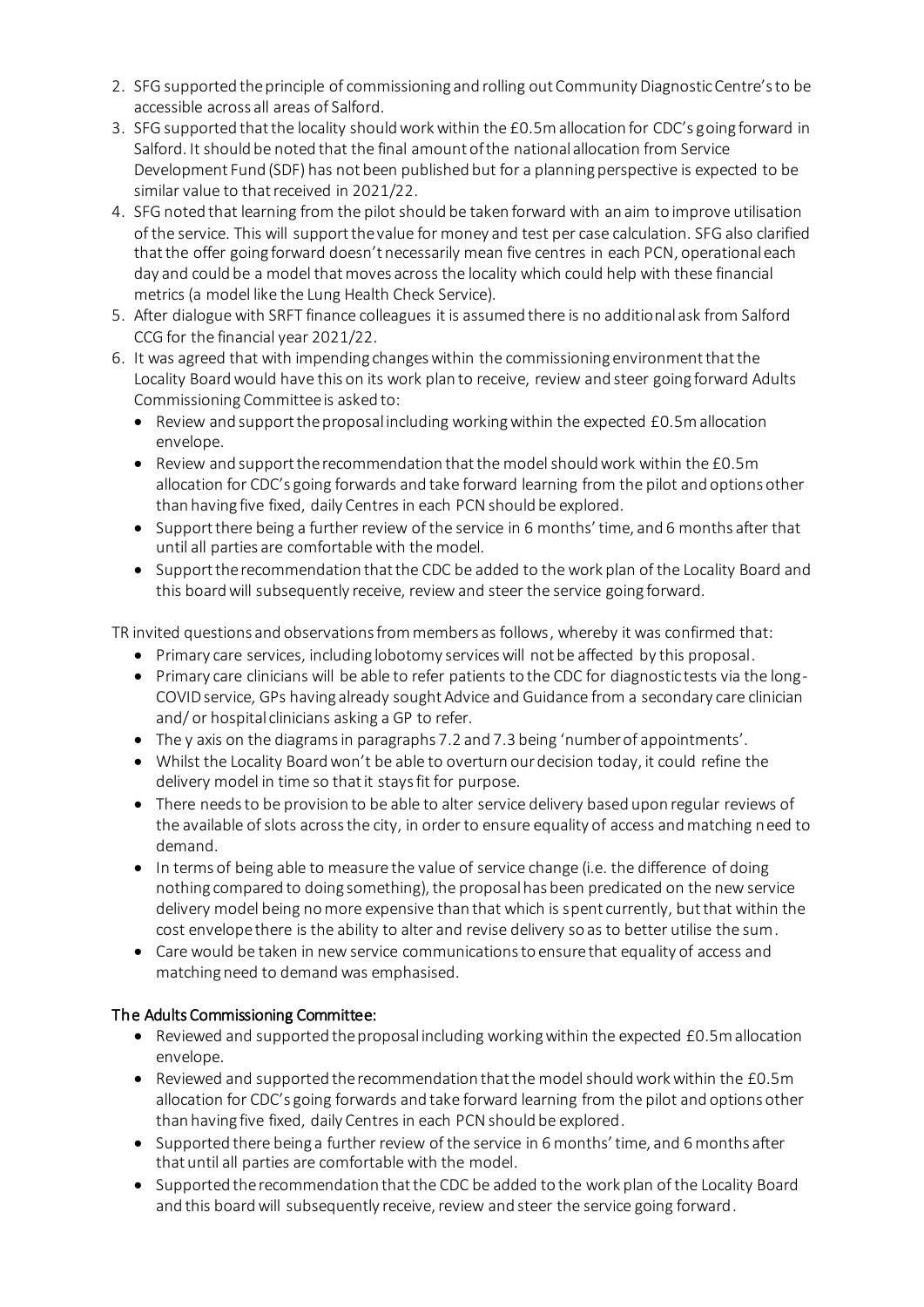# 5. CURE Business Case (Post six months' evaluation) – Neil Cudby/ Sam Mansfield

NC presented a report which described the CURE project, a secondary care programme that treats tobacco addiction and dependency (an update to the 8 September 2021 report that provided an overview of the implementation of the CURE tobacco addiction programme to date, at Salford Royal Foundation Trust, including a proposal to establish a permanent CURE service at Salford Royal with an integrated discharge pathway into community smoking cessation services). The initial pilot was delivered at Wythenshawe Hospital and was then rolled out in 2020 across six other acute Trust sites in GM, including Salford (commencing August 2020).

The CURE Business Case was presented to Adult Commissioning Committee (ACC) in September 2021 with a request for support for continued funding. At that time ACC expressed some concern that the project was not currently delivering as originally projected and a six-month extension was agreed with a further assurance paper required at that time.

The report gave an update on performance of the CURE project at Salford Care Organisation, aiming to provide ACC with assurance that improvements in performance are being seen and actions are being undertaken to further improve project outcomes.

TR invited questions and observations from members as follows, whereby it was confirmed that:

- Whilst there is no hard evidence, over the COVID-19 pandemic period, that there have been reduced numbers of people stopping smoking (or attempting to stop smoking) or of people returning to smoking, it would not be surprising if any of these had happened as many people have a lot going on in their lives – in addition, deepening poverty is known to adversely affect rates.
- There needs to be regular reviews to ensure that this GM approach ensures that patients who access out-of-borough hospitals are reconnected to localised in-borough services.
- Going forward there should be an attempt to capture a KPI focused on 'patients not accepting a referral to a support service'.
- $\bullet$  This approach should more than pay for itself in terms of savings on lung patient treatments  $$ both for the patient and the NHS.

# The Adult Advisory Committee:

- Noted the NHS LTP and GM requirements to have a tobacco dependence treatment service in all inpatient settings.
- Noted the improvements in performance being seen under the CURE project and the action plans in place to further improve project outcomes.
- Approved the £267k funding to sustain the CURE Tobacco Addiction programme for inpatients at Salford Care Organisation.

# 6. Finance Report – Elaine Vermeulen

EV presented a report which provided an in-year update in relation to the financial performance of the adults' element of the Integrated Fund:

- At January 2022, the adults' element of the Integrated Fund is currently forecasting to be overspent by £2.6m. The last report forecast an overspend of £3.0m, an improvement in the position by £0.4m. At £2.6m, the Adult's fund would be £0.6m underspent against the planned deficit of £3.2m.
- Highlights the YTD and Forecast of the adults integrated fund up to January 2022 with a projected £2.6m overspend for the year against a planned opening adults' pressure of £3.2m. The main movements being:
	- o (£0.5m) reduction in committed developments.
	- o (£0.1m) reduction in CHC and FNC packages of care. These are offset by:
	- o £0.1m increased costs relating to Acute services.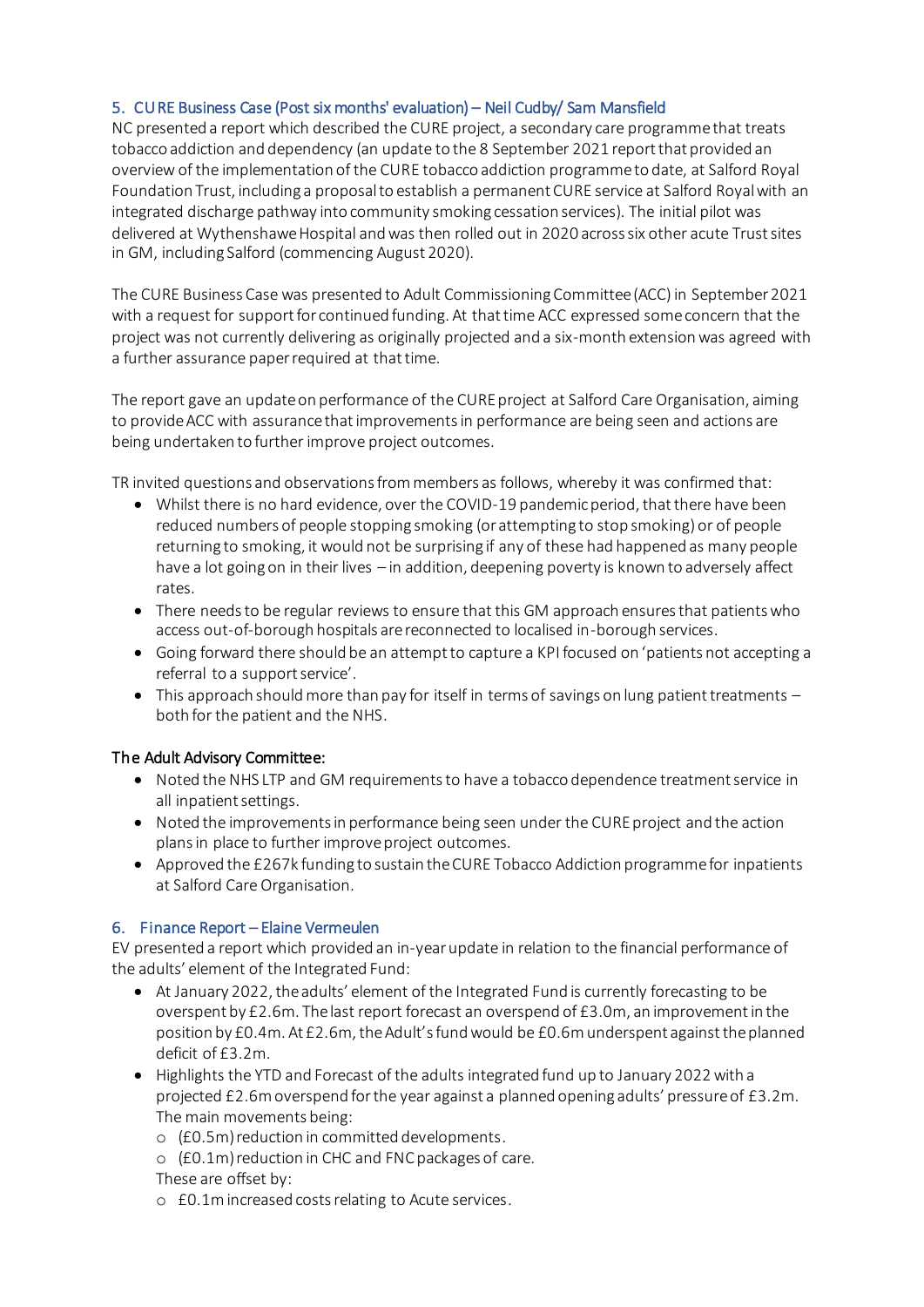o £0.1m increased costs relating to Community services.

- Provides an update on the investment decisions made as part of the Adults' plan for 2021/22.
- Gives an update on 2022/23 planning and the current assumptions and aims for each of the integrated funds. ACC is asked to note the financial position along with the requirement to deliver on the savings programme for the Adults' Integrated Fund in 2021/22.

TR invited questions and observations from members as follows, whereby it was confirmed that:

 The £6.1m 2020/21 core underline deficit, despite re-occurring would not be entered as core budget, because there is still potential to reduce this amount in-year.

## The Adult Advisory Committee:

- Noted the financial position for 2021/22.
- Noted the process for 2022/23 planning and current high-level position.
- Noted the risks outlined in section 5 of the report.

# 7. Urgent & Emergency Care Update – Stephen Tilley

ST presented a report which provided an update on work programme activity, challenges, performance and developments in the Urgent & Emergency Care services in the Salford locality, as well as outlining performance against relevant NHS Constitutional Standards.

ST invited questions and observations from members as follows, whereby it was confirmed that:

- Further work would be undertaken to try to ascertain what happened to patient callers who were not being answered, in respect to both improving the missed call rate and trying to find out do they attempt another pathway.
- There was an NHS 111 action plan in place for improving call answering rates, for both equipment and staff.
- There were indeed various 'touch points' in the referral process presenting challenges to getting patients to change their pathway of choice.
- Further work might be required to ascertain the impact of and on primary care services of encouraging patients to transfer/ change their pathway of choice.
- Within Salford that we are confident that our local directory of referral services are primed and ready.

# The Adult Advisory Committee:

Noted the contents of this report and supporting appendices for information and assurance.

# 8. Public Health Commissioning – Muna Abdel-Aziz

MA presented a report which outlined the current status of the Public Health commissioned services and workplans for 2022/23, for assurance purposes only, with no decisions to be taken within the report. The report covers the commissioned services that are part of the integrated pool and those that are in view relating to public health and prevention.

Integrated sexual health and substance misuse contracts are due to be reviewed and renewed in 2022/23. Sexual health Local enhanced services in primary care are part of the Salford Standard and public health services are also being delivered by pharmacies.

The core public health team in the council and health improvement service are delivering prevention services across the life course. There are spotlights on healthy ageing, physical activity and oral health.

There are other strategic plans to which public health contribute that are not reflected in the report e.g. for children and other prevention priorities in the Locality Plan.

MA invited questions and observations from members as follows, whereby it was confirmed that: